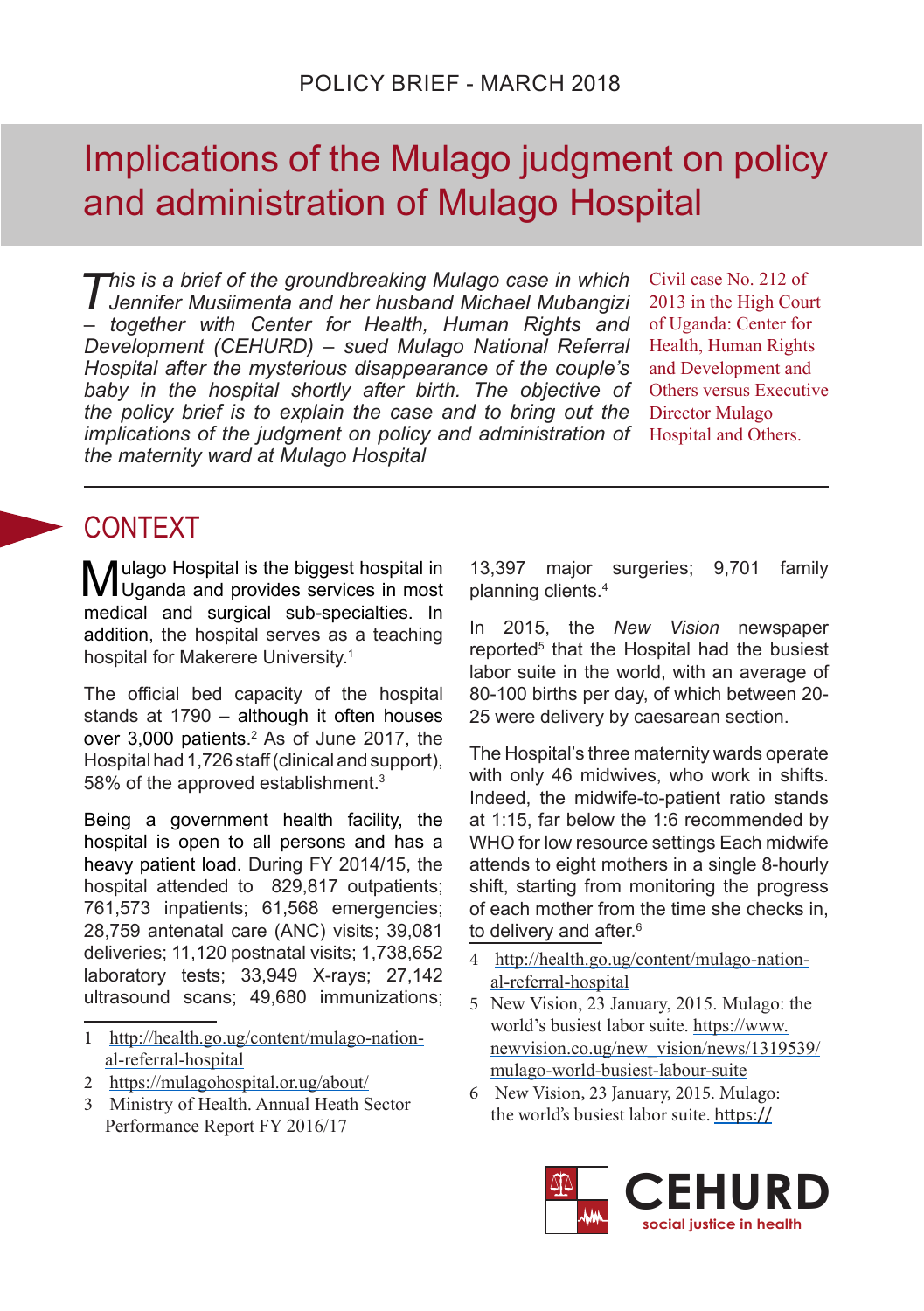The typical procedure involves taking the mother's blood pressure, respiration rate, temperature, fetal heart rate, contractions, etc. All this is supposed to be done hourly or after every four hours at most, depending on the stage of the labor.

In addition, every delivered baby has to be taken for cleaning, weighing and labeling and then given Vitamin K to guard it from bleeding disorders and tetracycline eye ointment to prevent infections.<sup>7</sup>

### SUMMARY OF THE CASE AND COURT DECISION

Ms Jennifer Musiimenta went to Mulago Hospital with labor pains on 14th March 2012 and delivered a set of twins on the same day. However, one of the babies disappeared shortly after birth. The Hospital staff stated that the second baby was born dead but failed to produce the dead body. The couple decided sue Mulago Hospital and the Attorney General for the unlawful disappearance of their baby.

In its judgment, delivered in January 2017, the Judge agreed that the Hospital violated rights of the couple to information, to health and freedom from torture, with the latter referring specifically to the psychological torture that the couple suffered. Court awarded the couple Ushs 85 million in general damages.

Most importantly, the Judge stated that the case points to a systemic problem concerning respect and handling of the dead generally and babies Mulago Hospital and the kind of psychological torture that parents endure when they go to the Hospital to deliver babies.

#### IMPLICATIONS OF THE JUDGMENT TO MULAGO HOSPITAL

The Judge concluded that this case clearly demonstrated that there is a systemic problem in Mulago Hospital which compromises the safety of newborns and ordered the Hospital to undertake reforms, not just in the procedures for handling babies delivered in the hospital, but for the improvement of maternal and newborn health services in the hospital.

However, it is not clear from the judgment what the current procedures for handling newborn babies (alive or dead) at the Hospital are. Trying to trace hints about how babies that are born alive in Mulago are handled, the doctor who attended to Ms Musiimenta in the delivery room explained in his testimony that he conducted this delivery with a midwife (Ms Mandida), whom he called in after the first baby came out and again after the second, dead baby came out. At this point, it seems that the midwife will show the mother the baby before taking the baby away for cleaning, weighing, and labeling in a separate room. The mother will be moved to the post delivery room for cleaning and resting, where she will then be given the baby.

The Uganda Clinical Guidelines (2016) require the health provider to keep the baby with the mother in the same bed or within

www.newvision.co.ug/new\_vision/ news/1319539/mulago-world-busiest-labour-suite

<sup>7</sup> New Vision, 23 January, 2015. Mulago: the world's busiest labor suite. https://www. newvision.co.ug/new\_vision/news/1319539/ mulago-world-busiest-labour-suite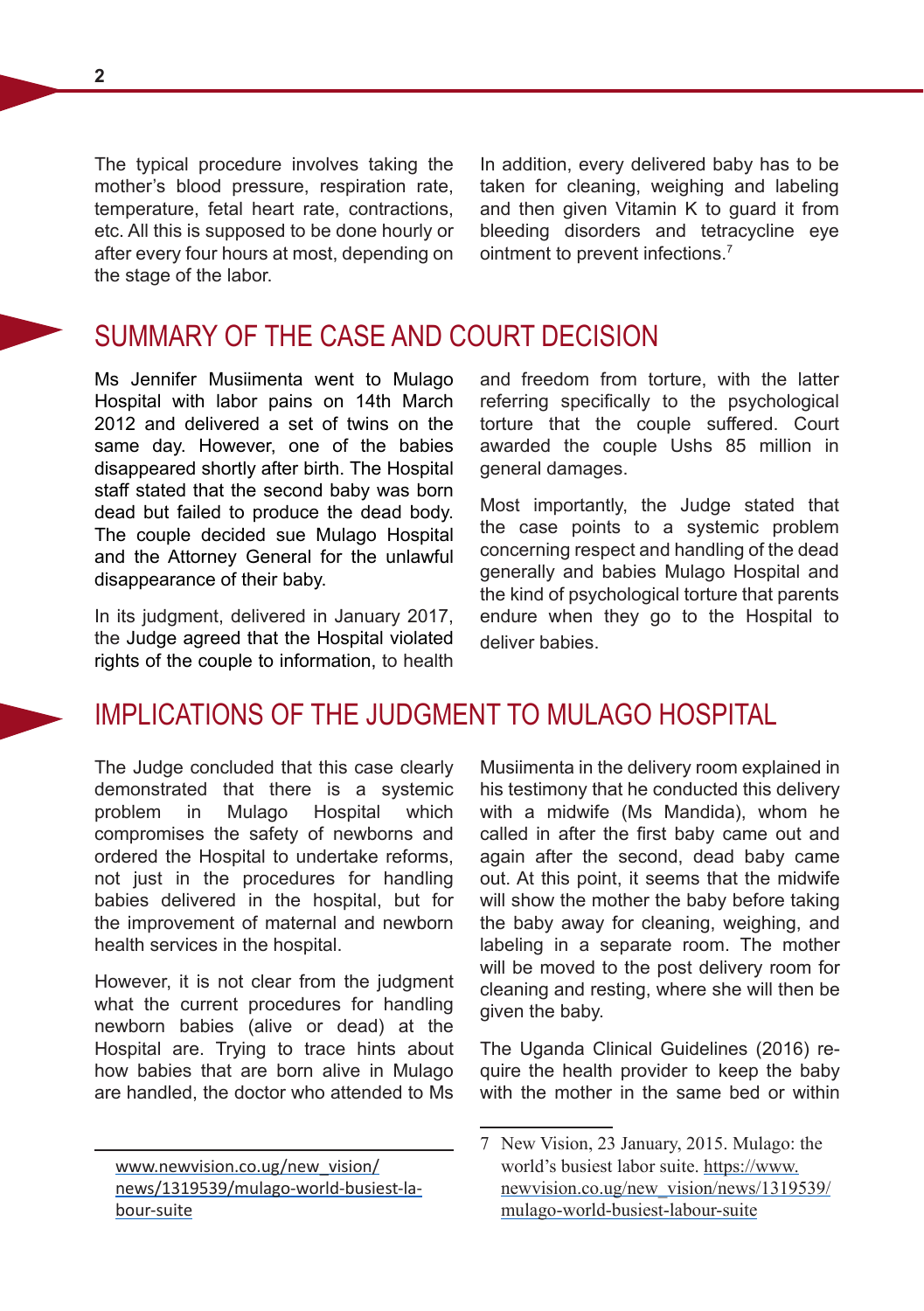easy reach as part of the general care of newborn after delivery, but which also helps enhance the security of the baby.

As for babies born dead, it appears that the body will be shown to the mother before taken away. The doctor testified that Ms Musiimenta told him that she did not want to see the dead baby and therefore he handed over to the midwife to take cake care of the babies and the mother. The midwife testified that she wrapped the body and took it for weighing, labeling and then to a separate room where dead bodies are kept. She testified that the mortuary attendant did not pick the body for two days because the label had fallen off. Ms Musiimenta and her husband testified that they went to the mortuary after two days and they were informed that these was no dead body of a baby.

In June 2015, *Observer* newspaper reported8 that Mulago Hospital had put in place a set of measures to minimize cases of babies being stolen or switched:

- Restricting access to the post-natal ward by people going in to see their loved ones following delivery. This helps to keep those 'pretending' to be coming to see their relative when their true aim is to confuse discharged mothers and steal their babies.
- When an expectant mother arrives at Mulago Hospital, her details and that of her attendant are recorded by the security personnel for later reference, and the attendant issued with a card containing all his/her information which is also recorded in the Hospital's data base. Each mother is entitled to only one attendant whom she has entrusted to bear the card. That expectant mother thereafter triaged with other mothers in the labor ward on 5C.
- The Hospital staff report that two security guards are deployed on each ward to manage those entering and exiting. The guards "diligently" check the discharged mother's information form to ensure that it corresponds with the information on the entry form. This is in a bid to ensure that it is the actual mother that has gone away with the baby.
- Additionally, the Hospital also reports that CCTV cameras have been installed for surveillance of ongoing activities within the labor suite. To restrict entry to the ward, security door sets where only authorized personnel sign in by inserting their thumb have been installed on the labor suite at 5C and the postnatal ward on 5B.
- Earlier in 2013, the Hospital reported to have installed electronic display boards to help staff and patients identify who was on duty and at what time, to hold them responsible in case of any mishap.
- Stricter measures are also being enforced for access to the new born special care unit. Mothers entering the unit to breastfeed their babies have to present an identification note signed and stamped by the in-charge. This is to prove that the baby is actually hers.
- Women who deliver by caesarean section are only anaesthetized locally, rather than the entire body, to help them keep awake and watch over their babies.

These and any other measures put in place to ensure the safety of the movement of babies in the Hospital must be reported to Court and verified and assessed by CEHURD, as per the Court order. There is also need for Mulago Hospital to demonstrate how the implementation of these enhanced measures will be overseen and regularly reviewed for effectiveness. Besides what the Hospital reports to have done as contained in the *Observer* story, there are other measures that this paper recommends.

<sup>8</sup> Rachael Ninsiima. How Mulago curbs baby theft. The Observer, 24, June 2018. http:// observer.ug/features-sp-2084439083/38423 how-mulago-curbs-baby-theft